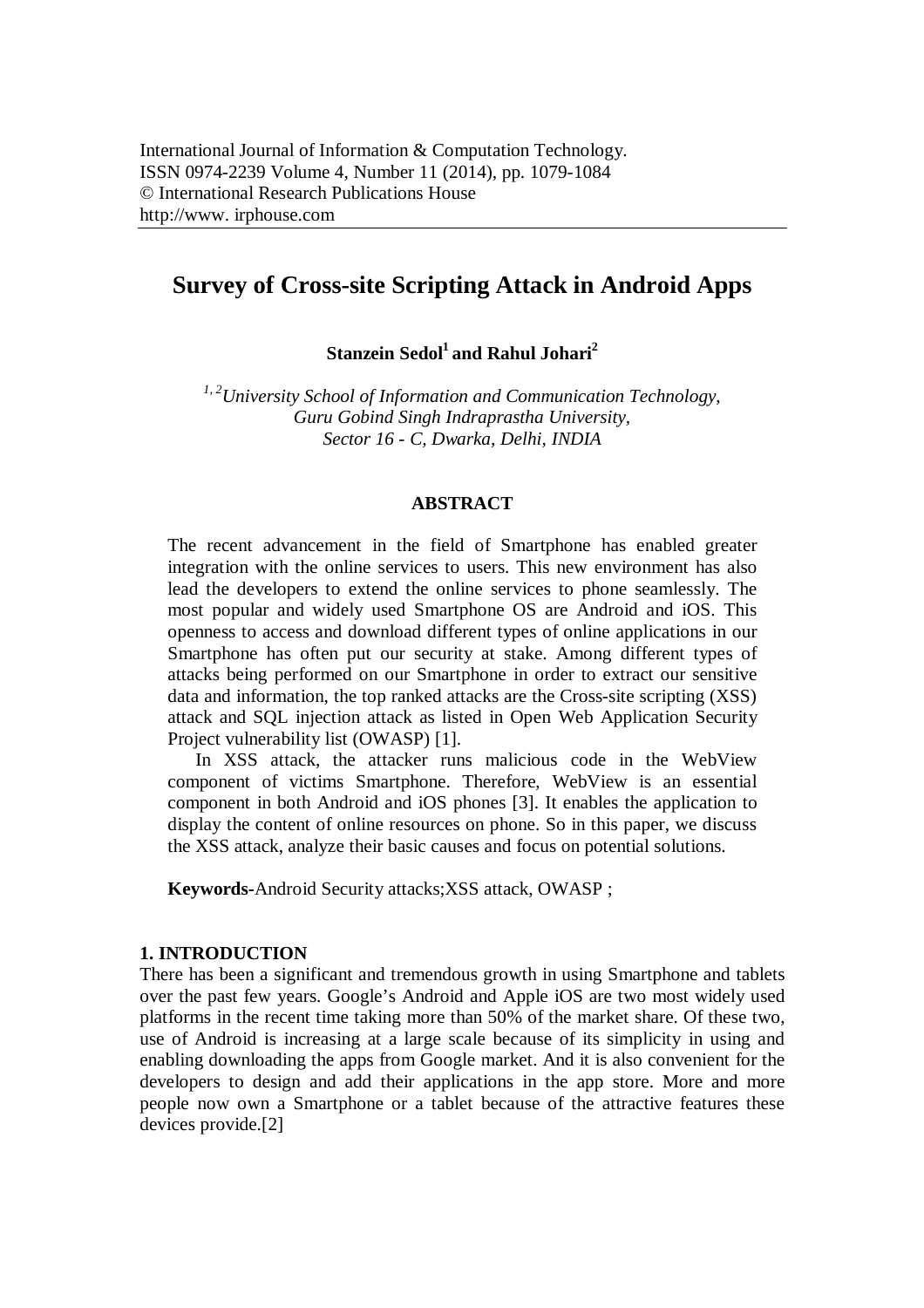Thousands of apps are now available both in Android Google store and Apple app store, and the number of apps being added to the stores is still increasing at an alarming rate. Most of these apps are based on web where they get the contents from web servers. For doing so, they make use of the standard HTTP protocol in order to display the contents from web and to enable users to easily access the web services and interact with the web servers. Most of these web-based apps are designed primarily to support a particular web application. [5]For example, the facebook mobile app is designed particularly for facebook in order to display the facebook content on mobile and also provide easier and better integration with facebook. Therefore, users often prefer to use these web-based apps on their Smartphone.

The technology that enables these web apps to perform the specific web application task such as page rendering, JavaScript execution, etc. is called WebView. WebView is an essential component that is used to display the contents of web services in Smartphone and provides easy and better interaction to the users.[4][5]

#### *1.1 About WebView*

WebView is basically a class which is an extension of the Android's View class, which enables to display the web pages. By using WebView, the Android applications can easily embed a browser inside them which not only allows to display the web contents but also to interact with the web servers. There are two types of APIs (Application Programming Interface) in WebView, Web-based APIs and the UI(User Interface) based API. Web-based APIs are used to interact with the web-contents and to access the web services. UI based APIs are the interactive components such as buttons, text fields, etc.[4]

To add WebView in our application, we can make use of the following example: WebView WV = new (WebView) findViewById (R.id.webview);

WV.loadUrl("http://www.example.com");

When the WebView is created, the application can load the web page by using loadUrl() method when the Url String is provided. JavaScript is by default disabled in WebView. We can enable it by setting the setJavaScriptEnabled() to true. [4][5]

WebView  $WV = new$  (WebView) findViewById (R.id.webview);

WebSettings wset  $=$  WV.getSettings $()$ :

wset.setJavaScriptEnabled(true);

# **2. ATTACK IMPLEMENTATION**

In order to launch an attack, following are the three main assumptions:[2][4]

- Before we install any app on our mobile devices, we need to grant the permission for it to be installed completely. In most cases, the application needs to be granted with the android.permission.INTERNET permission which makes an attacker to launch an attack very easily.
- In order to install Android applications in the mobile devices, the user is required to remain logged in to his Google account which is paired with the user's phone. So, the user has to store the login cookies in the browser which also leads to crosssite attacks.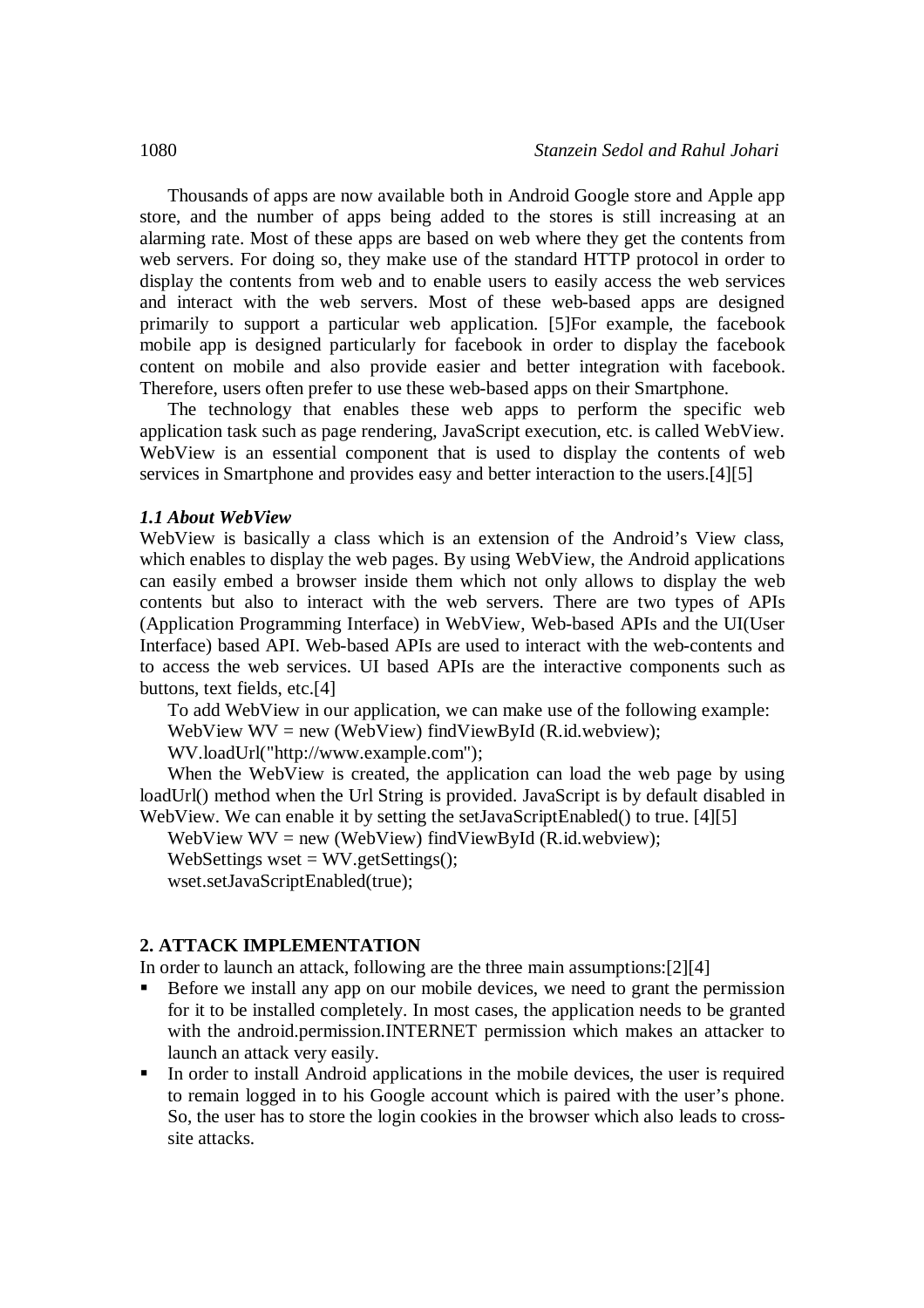There are also many free applications which are designed to request for the android. Permission.READ\_CONTACT permission and as the applications are granted the permission, they might extract our contact information and other sensitive data. Since the owner of the web content in WebView and the application developer are not the same people, so there could be a potential threat from malicious applications. Examples of such apps are weChat, Line, whatsApp,  $etc.[6]$ 

## **3. CROSS-SITE SCRIPTING ATTACK**

Cross site scripting attack is also a type of vulnerability which is commonly found in the web applications. It is an injection problem in which an attacker injects malicious code in trusted web sites using web applications. Although, in android, the browsers uses sandboxing mechanism which protects the user from malicious code and limits the scripts to access only the resources available in the origin web site. But this mechanism fails if a user downloads and executes a malicious code from a trusted site unknowingly. So, in such case the malicious script is granted full access to all the resources that are associated with the trusted site[4].

Thereby executing the malicious scripts through malicious applications, an attacker gains full access to the sensitive data and information such as cookies, contacts, location, etc. So, in order to reduce the scope of potential threats, Android must limit the functionality required by the applications from WebView. It has been modeled that JavaScript injection is used for attacking the WebView component using WebView's loadUrl() method.[5] This method receives the argument of type string and if the string starts with JavaScript then WebView treats the entire string as JavaScript and executes it on behalf of the web page that is currently opened in the WebView component. The JavaScript code has the same authorization and privilege as that of the web page scripts and therefore can manipulate the cookies and information on the web page. The attacks can be implemented by executing the code that resides at the server and sending malicious scripts to the server through HttpGet and HttpPost methods which results in stealing cookies and using the stolen cookie to impersonate user.

#### *3.1 Stealing Cookies*

A cookie known as a web cookie or http cookie is a small piece of text stored by the user's browser. Cookie is used to store and maintain users authentication and to implement navigation, possibly across multiple visits. Cookie stealing is the most common task in cross-site scripting (XSS) attacks in which the session ID's, Login details of the user is gathered without user's knowledge. These stolen cookies and Url's can be sent to any attacker's server. After the attacker gathers all the cookies, he can easily launch any attack on the user. Such situations can also give rise to blackmailing and threatening the user with his information. Hence, this type of attack is very dangerous because the user is only able to see the trusted site and unknowingly his cookies are stolen. This attack of stealing cookies is shown in Figure 1.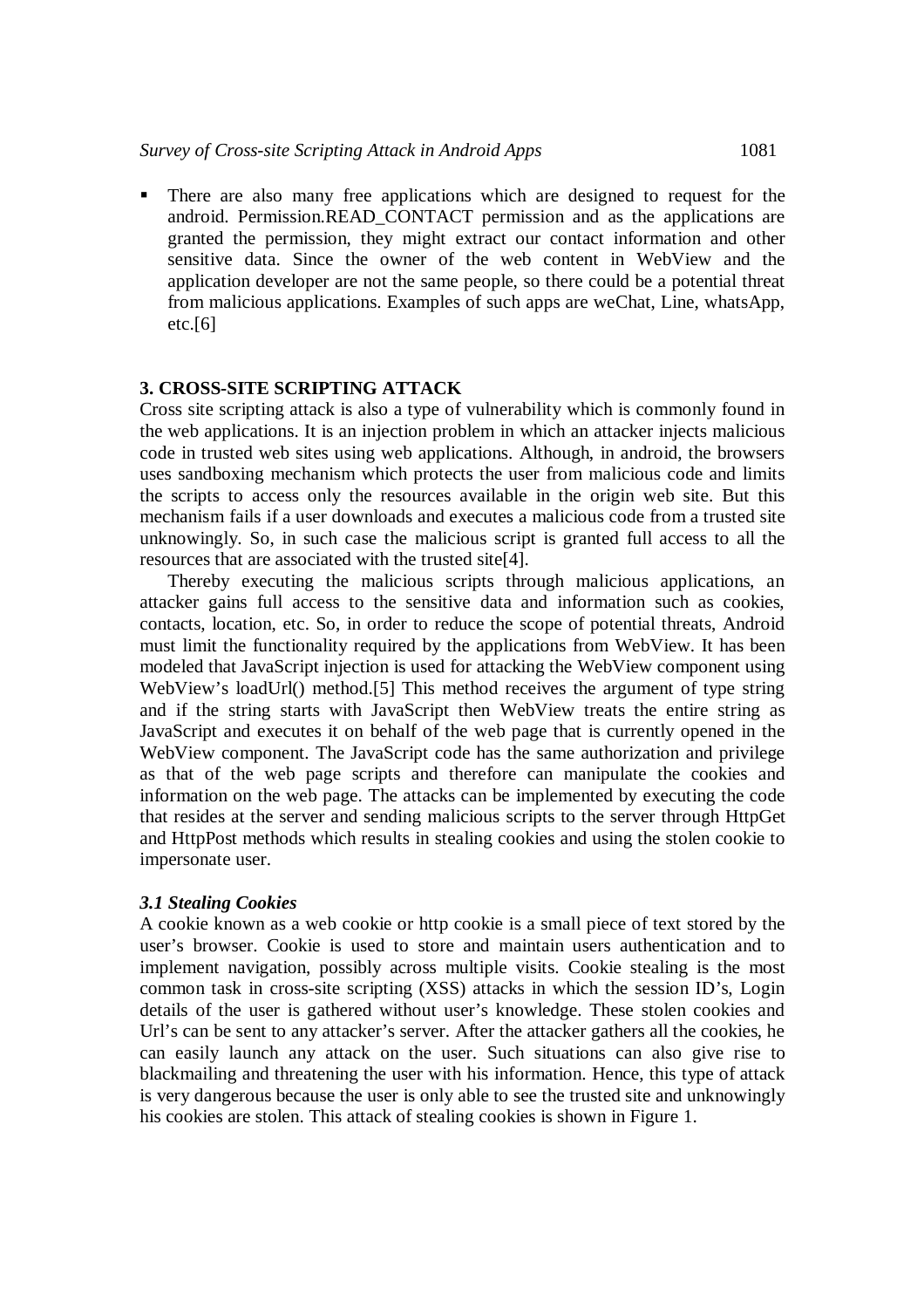

**Figure 1.** The Attacker stealing cookies from the victim's device.<sup>[4]</sup>

# *3.2 Gathering sensitive information*

XSS attack is also implemented to extract the sensitive data and information such as email ids, contacts, account numbers, contacts, etc. from user's mobile device. Unfortunately, the user is unaware of these attacks as the user is able to see only the trusted content on the web page. For Example, when a user installs an app, some permissions need to be granted for the app to be installed. Then the malicious app can access and extract all the sensitive information from the victim's device and send them to the attacker's server. A very common and widely used third party app is the facebook. These attacks are therefore very easy to launch and equally difficult to detect. Figure 2. Demonstrates this type of attack.<sup>[4]</sup>



Figure 2. Gathering sensitive data from victim's device.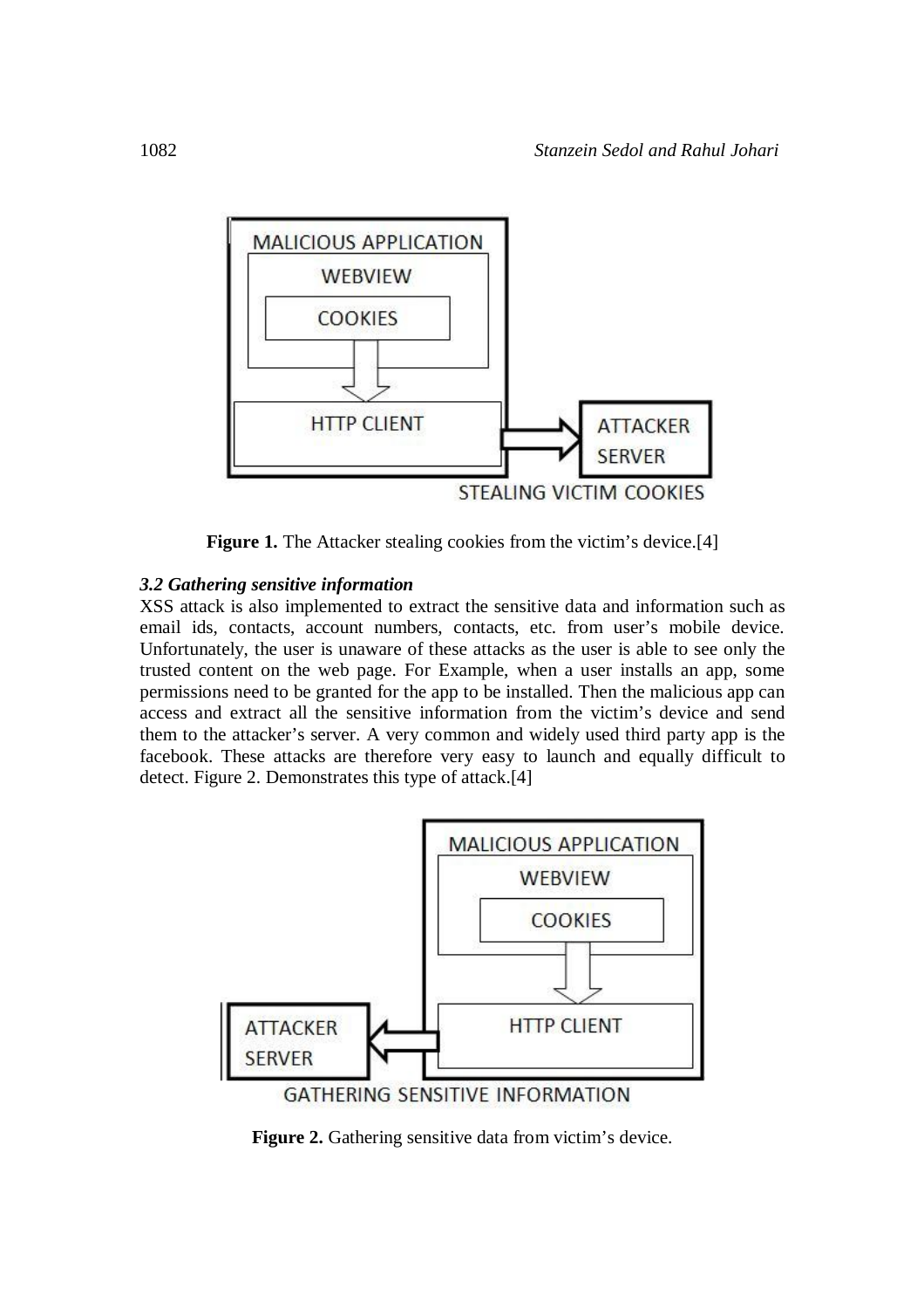## **4. CONCLUSION**

The WebView component has enabled the Android apps to add appealing and rich experience to the Smartphone users but at the cost of their security which is very critical. In this paper, we have focused on the implementation of XSS on WebView by injecting JavaScript code. The main cause of attack is unawareness of the user while accessing a web page and installing an app, since the user only sees the legitimate web page and unknowingly runs the malicious code on his mobile device. So such attacks results in stealing cookies and gathering sensitive information. XSS is therefore very easy to launch but very difficult to prevent. Our future work will focus on developing solutions and to defend against these attacks on WebView.

## **5. REFERENCES**

- [1] Simon Roses Femerling (2012), Smartphone Apps Are Not That Smart: Insecure Development of Apps in Android Mobiles, Vulnex Research Paper.
- [2] Michael Backes, Sebastian Gerling and Philip von Styp-Rekowsky (2011), A Local Cross-Site Scripting Attack against Android Phones, Saarland University, Germany.
- [3] Pankaj Sharma, Rahul Johari and S.S Sarma (2013), Combined Approach to Prevent XSS Attacks and SQL injection, SPsymposium-paper.
- [4] A B Bhavani (2013), Cross-site scripting Attacks on Android WebView, International Journal of Computer Science and Network.
- [5] Tongbo Luo, Hao Hao, Wenliang Du, Yifei Wang and Heng Yin (2011), Attacks on WebView in the Android System, Syracuse University, USA.
- [6] Burns (2008), J. Developing Secure Mobile Applications for Android. iSEC Partners, http://www.isecpartners.com/files/iSEC\_Securing\_Android\_Apps.pdf.